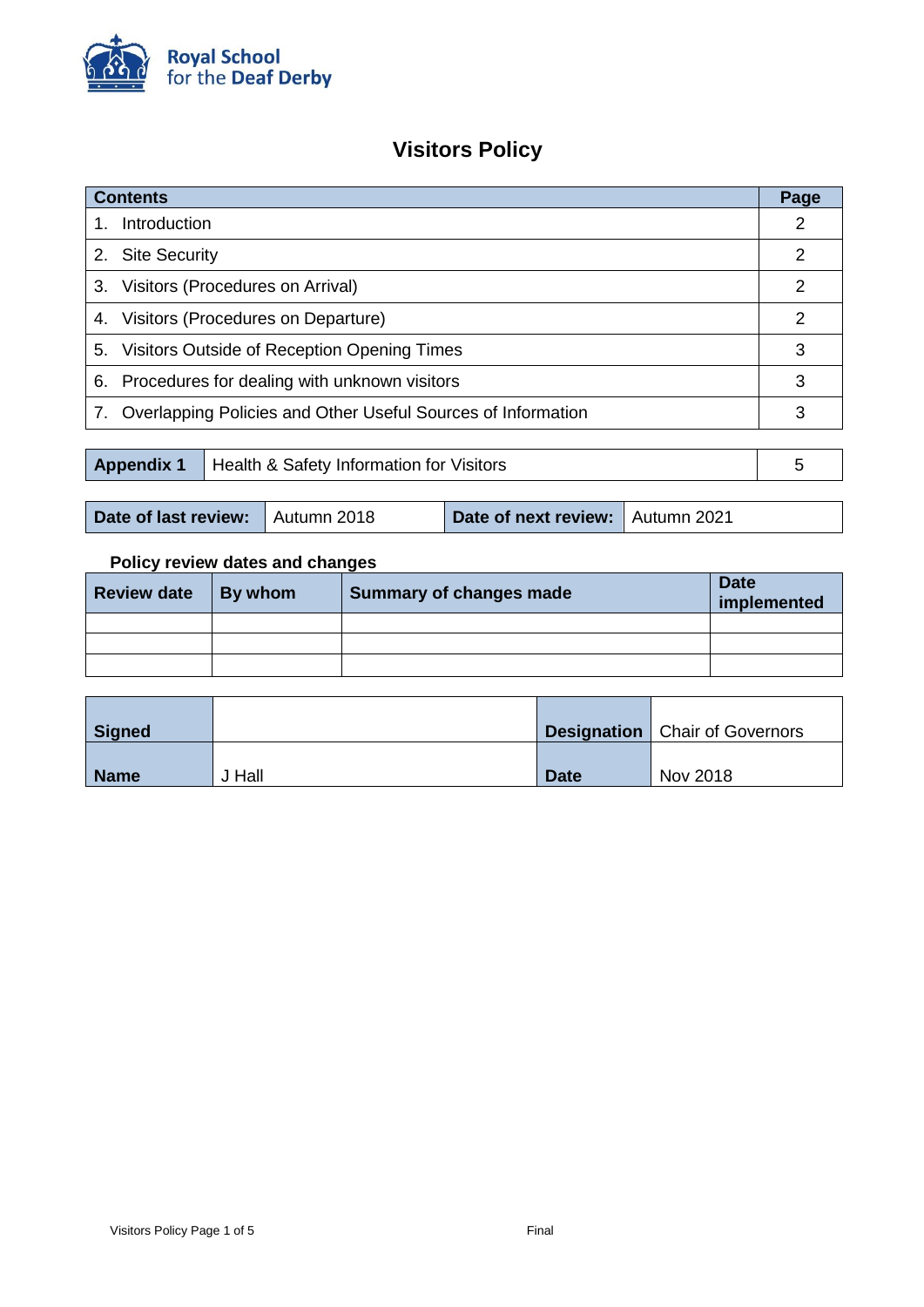

#### **Introduction**

The school has a legal duty of care for the health, safety, security and well-being of all pupils and staff. This duty of care incorporates the need to safeguard all pupils from subjection to any form of harm, abuse or nuisance.

All staff employed directly by the School are appointed subject to safeguarding checks in recruitment selection and assessment as set out in the School's Safeguarding in Recruitment, Selection and Assessment Policy.

As a matter of course the School will verify the authenticity of persons requesting to provide services voluntarily or as part of a course of study or otherwise before responding to their request.

### **1. Site Security**

All visitors should use the main school entrance off Ashbourne Road.

The gate on the side of the car park (B) and the garden gate (C) will be open at the start of the school day and for collection times and parents/carers should use these gates. When these gates are locked please use the Reception Gate (A). The gates by Post 16 and the Karten Centre Car Park (gates D & E) are for use by staff and Post 16 students only and access will not be available to parents, carers or visitors.

External groups using the sports hall will not be able to access the wider campus and entry for these groups will be restricted to the gate adjacent to S10 & S11.

#### <span id="page-1-0"></span>**2. Visitors (procedures on arrival)**

- The school requires that **ALL VISITORS** during reception opening times, without exception, comply with the following policy and procedures. Failure to do so may result in the visitor(s) being escorted from the school site.
- If a person arrives at the School apparently under the influence of alcohol or substances, or displaying threatening or potentially disruptive behaviour, staff should deny admission and refuse contact in the child or young person's best interests. The Headteacher or member of the Senior Leadership Team on duty should be contacted as soon as practicable. The Police should be informed if the person displays aggressive or threatening behaviour.
- All visitors, whether teaching or non-teaching, are required to sign in and obtain a visitors' badge from the main school reception. The reverse side of the visitors' badges details information about fire procedures and other important and useful information about the school site.
- All visitors must request entrance to the main campus via the CCTV controlled gate confirming their name and nature of their visit
- All visitors must report to reception first. No visitor is permitted to enter the school via any other entrance under any circumstances.
- At reception, all visitors must state the purpose of their visit and who has invited them. They will be asked to produce formal identification upon request.
- Visitors with will be issued with badges and lanyards; Visitors must wear badges and lanyards at all times when on the premises and return to Reception / Residence when they sign out.
- The visitor/s attention will be drawn to the Health & Safety information (see Appendix 1) detailed on the reverse of the visitors badge and the Safeguarding information to be read by visitors in the reception area. A BSL version of this information is shown in the visitors' waiting area.
- All visitors will be asked to sign the Visitor's Record Book which is kept in reception at all times making note of their name, organisation, who they are visiting and car registration.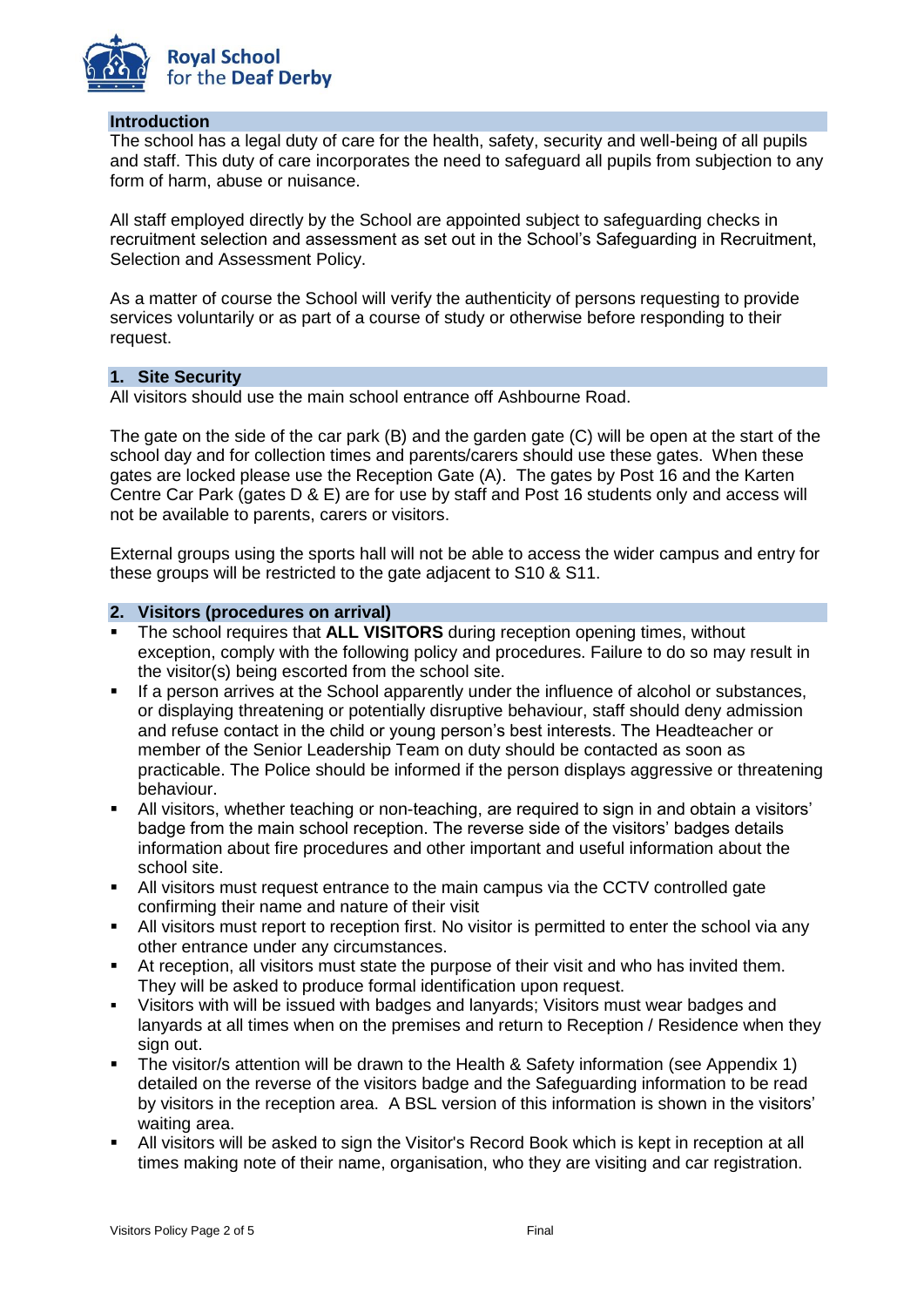

- All visitors will be required to wear an identification badge the badge must remain visible throughout their visit.
- Visitors will then be escorted to their point of contact OR their point of contact will be asked to come to reception to receive the visitor. The contact will then be responsible for them while they are on site.

### <span id="page-2-0"></span>**3. Visitors (procedures on departure)**

- On departing from the school, visitors must
	- be escorted by a member of staff to the main School Reception and MUST leave via Reception
	- enter their departure time in the Visitors' Record Book alongside their arrival entry
	- return their identification badge to reception
	- press the button on the gate so the gate can be opened allowing them to leave the premises

### <span id="page-2-1"></span>**4. Visitors Outside of Reception Opening Times**

- All visitors outside of the main school reception opening times during term time must request access to the campus prior to arrival
- For groups using the Sports hall, access will be through gates adjacent to S10 & S11 only; access to the wider campus will be restricted through the locking off of other gates as part maintenance and security routines
- Upon arrival the appropriate member of staff, usually the Residential Lead, will be responsible for meeting the visitor at an agreed access gate.
- The person responsible for meeting the visitor will then ask the visitor to confirm their identity and the nature of the visit and provide proof of their identity before allowing access
- No visitor will be given an access code for any entrance gate
- The person responsible for the visitor will issue a visitors badge and draw attention to the health and safety information it contains together with safeguarding information for visitors
- As usual the start and finish times for all visitors to all residential houses will be noted in the appropriate Day Book kept in each residence
- No parent or carer will be given unsupervised access to other children and young people at any time
- All visitors are required to sign out of the visitors book at the end of the visit by the person responsible for the visit
- All visitors will be escorted off campus by the member of staff responsible for the visitor once their visit is over

### <span id="page-2-2"></span>**5. Procedures for dealing with unknown visitors**

- Any visitor to the school site who is not wearing an identity badge must be challenged politely to enquire who they are and what their business is on the school site.
- If legitimate reason is apparent, they should then be escorted to reception to sign the visitors' book and be issued with an identity badge. The procedures for arrival at the school will then apply as outlined above.
- In the event that the visitor refuses to comply, they should be asked to leave the site immediately and a member of the Senior Leadership Team (SLT) informed.
- The SLT member will consider the situation and decide if it is necessary to inform the police.
- If an unknown/uninvited visitor becomes abusive or aggressive, they will be asked to leave the site immediately and warned that if they fail to leave the school grounds, police assistance will be called for.

### <span id="page-2-3"></span>**6. Overlapping Policies and Other Useful Sources of Information**

 This policy should be read in conjunction with the School's Health & Safety Policy, Supervision of Ancillary, Contract and 'Unchecked" Staff, Pupil Supervision and Access to School Premises by People Outside of the School Policies and Procedures.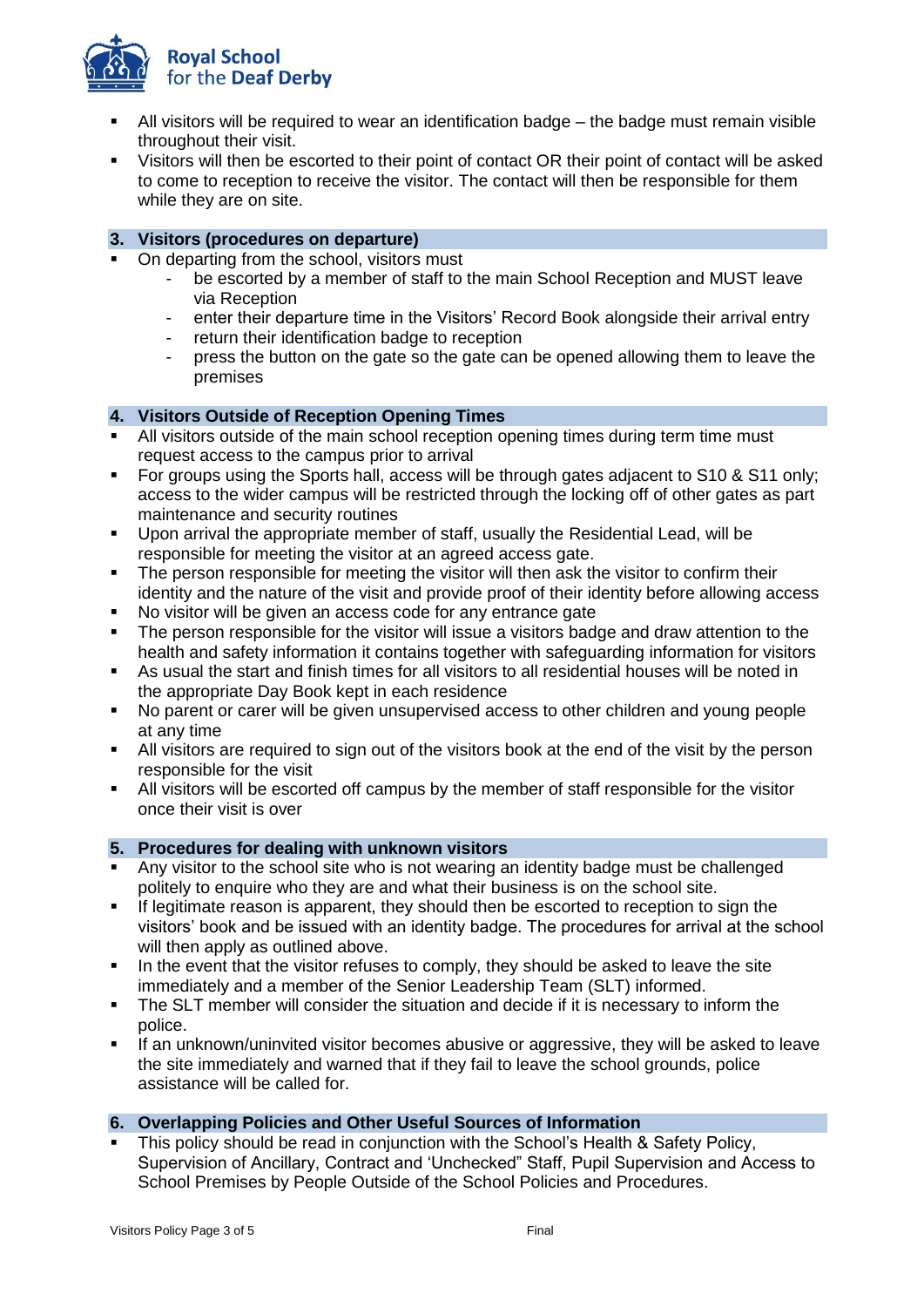

- **Regulated Activity (children) supervision of activity with children which is regulated** [activity when unsupervised.](https://assets.publishing.service.gov.uk/government/uploads/system/uploads/attachment_data/file/280881/supervision_of_activity_with_children_which_is_regulated_activity_when_unsupervised.pdf)
- **[HM Government Regulated Activity in relation to Children:](http://media.education.gov.uk/assets/files/pdf/r/regulated%20activity%20children%20full%20information%20ewni%20final%202012-06-01.pdf)**
- [Keeping Children Safe in Education \(September 2019\)](https://assets.publishing.service.gov.uk/government/uploads/system/uploads/attachment_data/file/835733/Keeping_children_safe_in_education_2019.pdf)
- **[National Minimum Standards for Residential Special Schools updated April 2015](https://assets.publishing.service.gov.uk/government/uploads/system/uploads/attachment_data/file/416188/20150319_nms_rss_standards.pdf)**